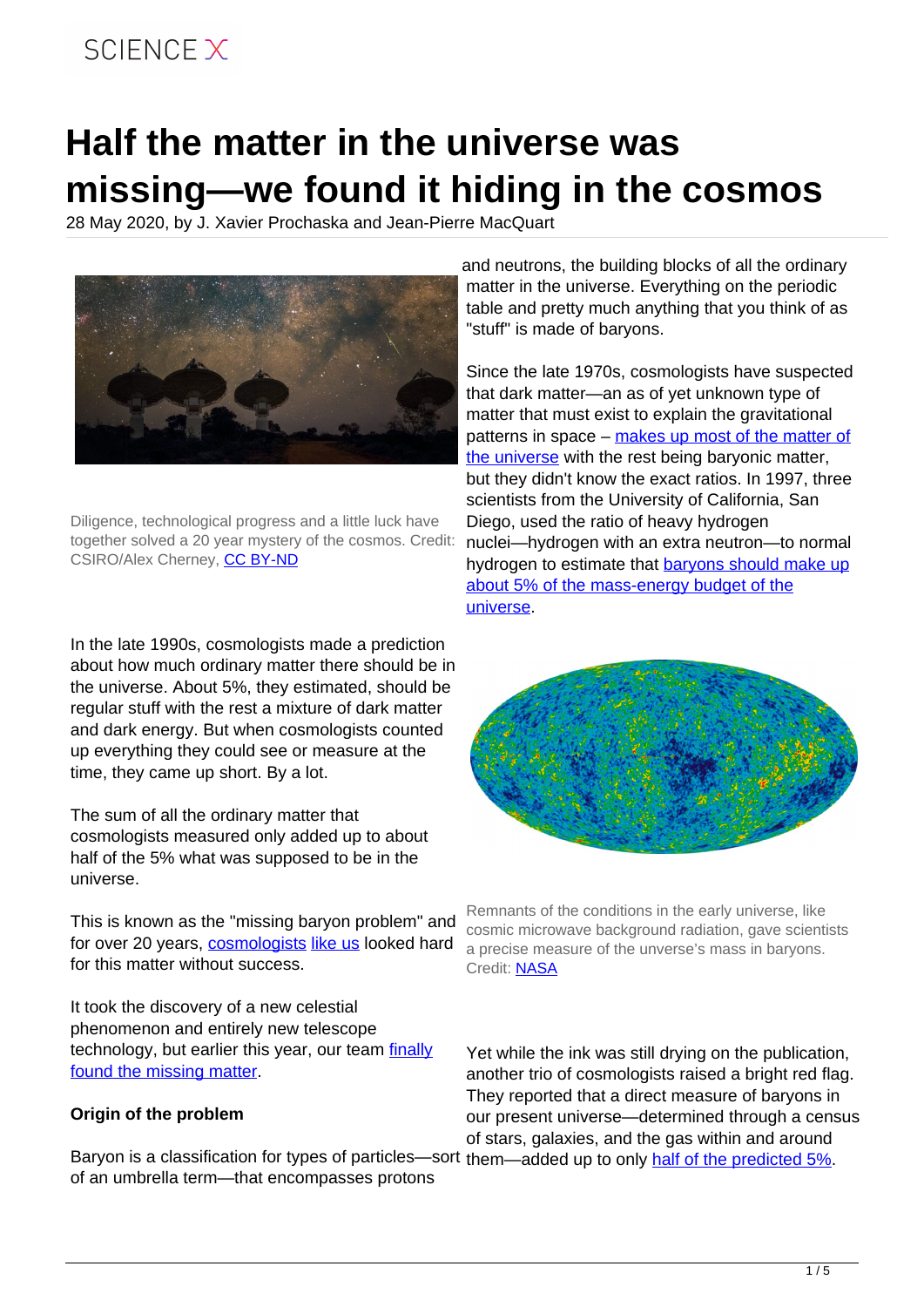## SCIFNCF X

This sparked the missing baryon problem. Provided the law of nature held that matter can be neither created nor destroyed, there were two possible explanations: Either the matter didn't exist and the math was wrong, or, the matter was out there hiding somewhere.

#### **Unsuccessful search**

Astronomers across the globe took up the search hiding somewhere.<br>
Unsuccessful search<br>
Astronomers across the globe took up the search<br>
and the first clue came a year later from theoretical cosmologists. Their computer simulations predicted that the majority of the missing matter was hiding in a [low-density, million-degree hot plasma that](https://doi.org/10.1086/306949) [permeated the universe.](https://doi.org/10.1086/306949) This was termed the "warm-hot intergalactic medium" and nicknamed "the WHIM." The WHIM, if it existed, would solve the missing baryon problem but at the time there was no way to confirm its existence.

In 2001, another piece of evidence in favor of the WHIM emerged. A second team confirmed the initial prediction of baryons making up 5% of the universe by looking at tiny [temperature fluctuations](https://wmap.gsfc.nasa.gov/universe/bb_cosmo_fluct.html) in the universe's [cosmic microwave background](https://www.space.com/20330-cosmic-microwave-background-explained-infographic.html) essentially the leftover radiation from the Big Bang. With two separate confirmations of this number, the math had to be right and the WHIM seemed to be the answer. Now cosmologists just had to find this invisible plasma.

Over the past 20 years, we and many other teams of cosmologists and astronomers have brought nearly all of the Earth's greatest observatories to the hunt. There were some false alarms and [tentative detections](https://doi.org/10.1086/312644) of warm-hot gas, but one of our teams eventually linked those to [gas around](https://doi.org/10.1088/0004-637X/740/2/91) [galaxies.](https://doi.org/10.1088/0004-637X/740/2/91) If the WHIM existed, it was too faint and diffuse to detect.



The red circle marks the exact spot that produced a fast radio burst in a galaxy billions of light-years away. Credit: J. Xavier Prochaska (UC Santa Cruz), Jay Chittidi (Maria Mitchell Observatory) and Alexandra Mannings (UC Santa Cruz), [CC BY-ND](http://creativecommons.org/licenses/by-nd/4.0/)

#### **An unexpected solution in fast radio bursts**

In 2007, an entirely unanticipated opportunity appeared. [Duncan Lorimer](https://scholar.google.com/citations?hl=en&user=MROPlzkAAAAJ), an astronomer at the University of West Virginia, reported the serendipitous discovery of a cosmological phenomenon known as a [fast radio burst \(FRB\).](https://doi.org/10.1126/science.1147532) FRBs are extremely brief, highly energetic pulses of radio emissions. Cosmologists and astronomers still don't know what creates them, but they seem to come from galaxies far, far away.

As these bursts of radiation traverse the universe and pass through gasses and the theorized WHIM, they undergo something called [dispersion](https://en.wikipedia.org/wiki/Dispersion_(optics)).

The initial mysterious cause of these FRBs lasts for less a thousandth of a second and all the wavelengths start out in a tight clump. If someone was lucky enough—or unlucky enough—to be near the spot where an FRB was produced, all the wavelengths would hit them simultaneously.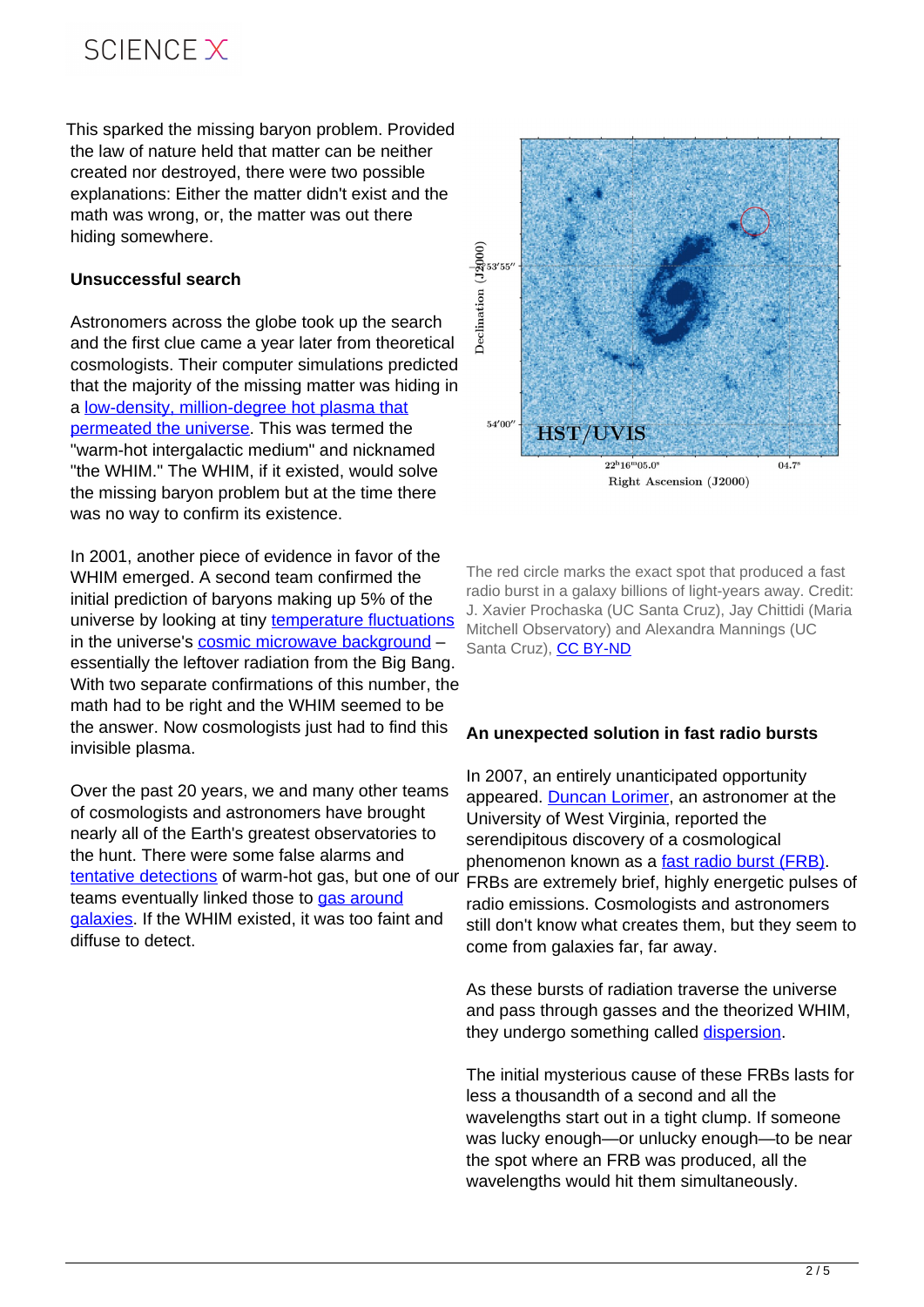## SCIFNCF X

But when radio waves pass through matter, they are briefly slowed down. The longer the wavelength, the more a radio wave "feels" the matter. Think of it like wind resistance. A bigger car feels more wind resistance than a smaller car.

The "wind resistance" effect on radio waves is incredibly small, but space is big. By the time an FRB has traveled millions or billions of light-years to reach Earth, dispersion has slowed the longer wavelengths so much that they arrive nearly a second later than the shorter wavelengths.



Fast radio bursts originate from galaxies millions and billions of light-years away and that distance is one of the reasons we can use them to find the missing baryons. Credit: [ICRAR](https://www.icrar.org/), [CC BY-SA](http://creativecommons.org/licenses/by-sa/4.0/)

Therein lay the potential of FRBs to weigh the universe's baryons, an opportunity we recognized on the spot. By measuring the spread of different wavelengths within one FRB, we could calculate exactly how much matter—how many baryons—the radio waves passed through on their way to Earth.

At this point we were so close, but there was one final piece of information we needed. To precisely measure the baryon density, we needed to know where in the sky an FRB came from. If we knew the source galaxy, we would know how far the radio waves traveled. With that and the amount of dispersion they experienced, perhaps we could calculate how much matter they passed through on the way to Earth?

Unfortunately, the telescopes in [2007 weren't good](https://doi.org/10.1126/science.1147532) [enough](https://doi.org/10.1126/science.1147532) to pinpoint exactly which galaxy—and therefore how far away—an FRB came from.

We knew what information would allow us to solve the problem, now we just had to wait for technology to develop enough to give us that data.

#### **Technical innovation**

It was 11 years until we were able to place—or localize—our first FRB. In August 2018, our collaborative project called [CRAFT](https://astronomy.curtin.edu.au/research/craft/) began using the [Australian Square Kilometer Array Pathfinder](https://www.atnf.csiro.au/projects/askap/index.html) [\(ASKAP\)](https://www.atnf.csiro.au/projects/askap/index.html) radio telescope in the outback of Western Australia to look for FRBs. This new telescope can watch huge portions of the sky, about 60 times the size of a full Moon, and it can simultaneously detect FRBs and pinpoint where in the sky they come from.



Sketch of the dispersion measure relation measured from FRBs (points) compared to the prediction from cosmology (black curve). The excellent correspondence confirms the detection of all the missing matter. Credit: Hannah Bish (University of Washington), [CC BY-ND](http://creativecommons.org/licenses/by-nd/4.0/)

ASKAP captured its first FRB one month later.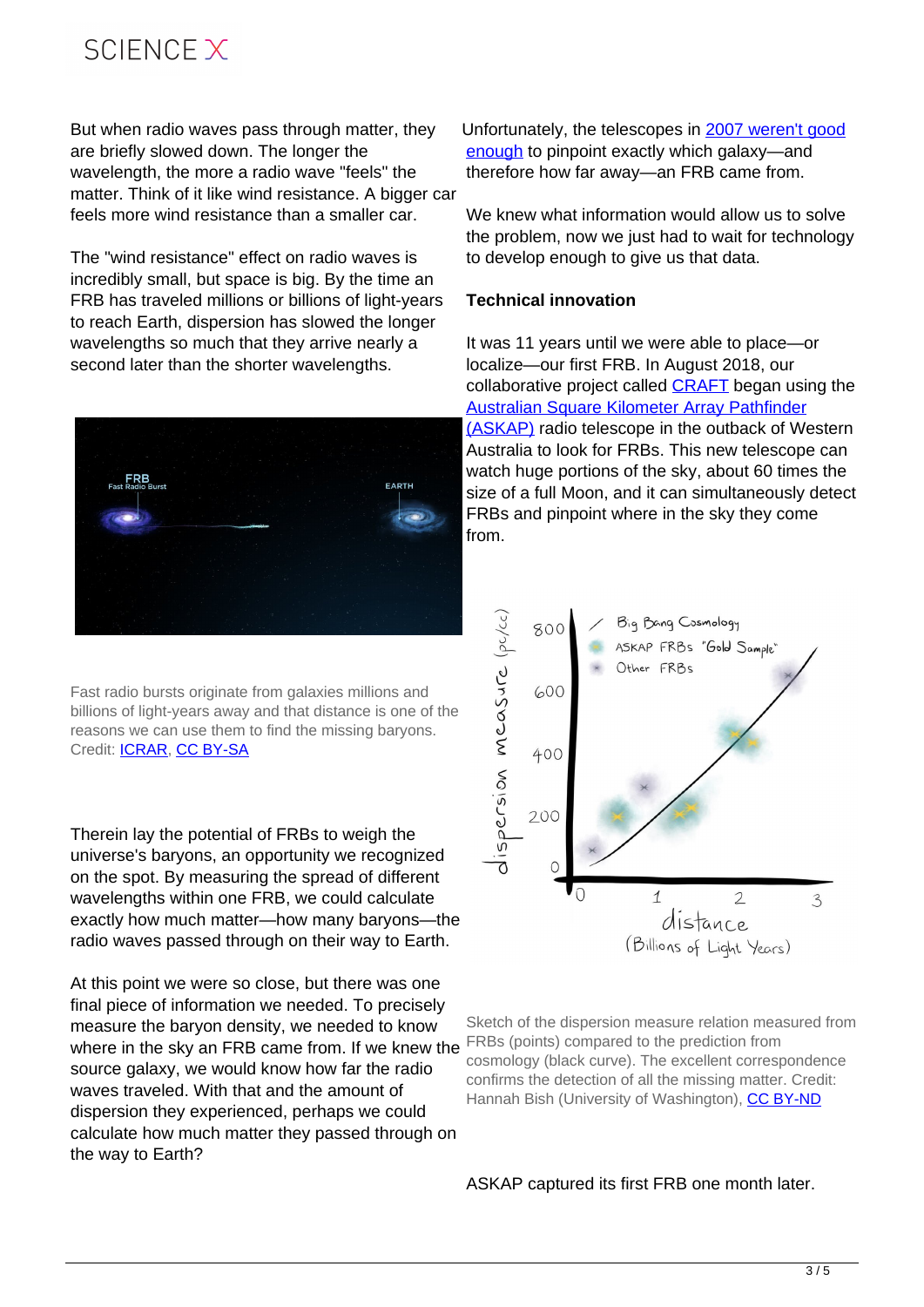

waves came from, we quickly used the [Keck](http://www.keckobservatory.org/) [telescope](http://www.keckobservatory.org/) in Hawaii to identify which galaxy the FRB came from and how far away that galaxy was. The first FRB we detected came from a galaxy named [DES J214425.25–405400.81 that is about 4](https://doi.org/10.1126/science.aaw5903) [billion light-years away from Earth](https://doi.org/10.1126/science.aaw5903), in case you were wondering.

The technology and technique worked. We had measured the dispersion from an FRB and knew where it came from. But we needed to catch a few more of them in order to attain a statistically significant count of the baryons. So we waited and hoped space would send us some more FRBs.

By mid-July 2019, we had detected five more events—enough to perform the first search for the missing matter. Using the dispersion measures of these six FRBs, we were able to make a rough calculation of how much matter the radio waves passed through before reaching earth.

We were overcome by both amazement and reassurance the moment we saw the [data fall right](https://doi.org/10.1038/s41586-020-2300-2) [on the curve predicted by the 5% estimate.](https://doi.org/10.1038/s41586-020-2300-2) We had detected the missing baryons in full, solving this cosmological riddle and putting to rest two decades of searching.

This result, however, is only the first step. We were able to estimate the amount of baryons, but with only six data points, we can't yet build a comprehensive map of the missing baryons. We have proof the WHIM likely exists and have confirmed how much there is, but we don't know exactly how it is distributed. It is believed to be part of a vast filamentary network of gas that connects galaxies termed "[the cosmic web,](https://www.sciencenews.org/article/how-slime-mold-helped-scientists-map-cosmic-web-galaxies)" but with about 100 fast radio bursts cosmologists could start building an accurate map of this web.

 **More information:** J.-P. Macquart et al. A census of baryons in the Universe from localized fast radio bursts, Nature (2020). [DOI:](http://dx.doi.org/10.1038/s41586-020-2300-2) [10.1038/s41586-020-2300-2](http://dx.doi.org/10.1038/s41586-020-2300-2)

This article is republished from [The Conversation](https://theconversation.com) under a Creative Commons license. Read the

Once we knew the precise part of the sky the radio *criginal article. This story is part of [Science X Dialog](https://sciencex.com/news/dialog/),* where researchers can report findings from their published research articles. [Visit this page](https://sciencex.com/help/dialog/) for information about ScienceX Dialog and how to participate.

Provided by The Conversation